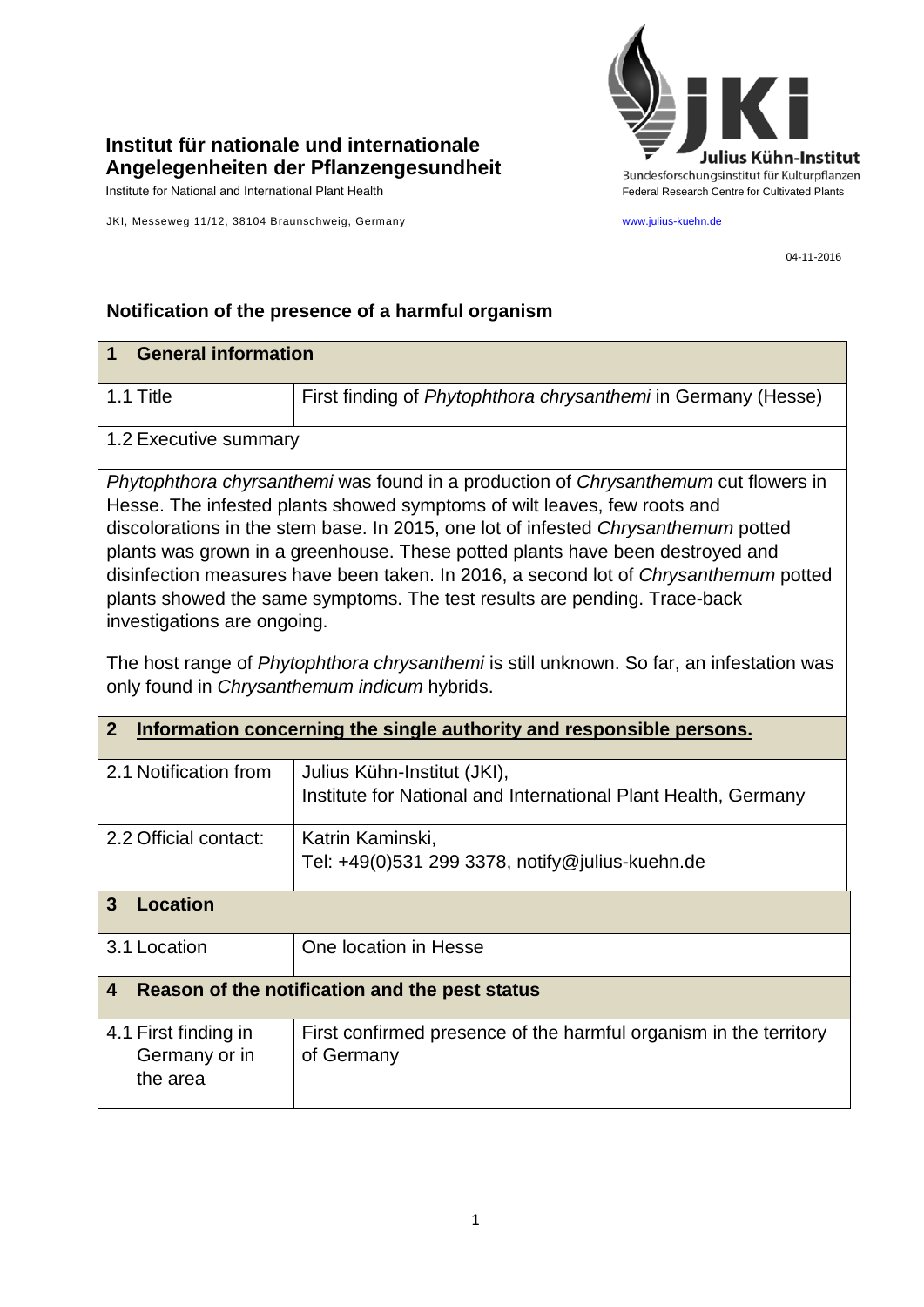| 4.2 Pest status of the area<br>where the harmful<br>organism has been found<br>present, after the official<br>confirmation.                 | Transient, under eradication                                                                                                                                                                                                                                                                                                                                                                                                                                                                                                                                                                |  |
|---------------------------------------------------------------------------------------------------------------------------------------------|---------------------------------------------------------------------------------------------------------------------------------------------------------------------------------------------------------------------------------------------------------------------------------------------------------------------------------------------------------------------------------------------------------------------------------------------------------------------------------------------------------------------------------------------------------------------------------------------|--|
| 4.3 Pest status in Germany<br>before the official<br>confirmation of the<br>presence, or suspected<br>presence, of the harmful<br>organism. | Absent, no pest records                                                                                                                                                                                                                                                                                                                                                                                                                                                                                                                                                                     |  |
| 4.4 Pest status in Germany<br>after the official<br>confirmation of the<br>presence of the harmful<br>organism.                             | Transient, only at one location, under eradication                                                                                                                                                                                                                                                                                                                                                                                                                                                                                                                                          |  |
| Finding, sampling, testing and confirmation of the harmful organism.<br>$5\phantom{.0}$                                                     |                                                                                                                                                                                                                                                                                                                                                                                                                                                                                                                                                                                             |  |
| 5.1 How the presence or<br>appearance of the harmful<br>organism was found.                                                                 | Information submitted by an official adviser.                                                                                                                                                                                                                                                                                                                                                                                                                                                                                                                                               |  |
| 5.2 Date of finding:                                                                                                                        | 26 <sup>th</sup> August 2015                                                                                                                                                                                                                                                                                                                                                                                                                                                                                                                                                                |  |
| 5.3 Sampling for laboratory<br>analysis.                                                                                                    | a) $27th$ August 2015:<br>6 plants in pots with symptoms of wilt leaves,<br>few roots and discolorations in the stem base<br>were sent to the laboratory in Hesse. Isolation of<br>the pathogen Phytophthora from tissue pieces<br>from the base of the infested plants on carrot<br>piece, malt extract and SNA-agar. On 24 <sup>th</sup><br>November 2015 the isolates of Phytophthora<br>were sent to the JKI for species identification.<br>b) $23^{\text{rd}}$ August 2016:<br>Once again, isolates of a suspected<br>Phytophthora were sent to the JKI for further<br>investigations. |  |
| 5.4 Name and address of the<br>Laboratory.                                                                                                  | Botanische Diagnostik RP Giessen Dez.51.4<br>Pflanzenschutzdienst Hessen<br>Julius Kühn-Institute (JKI) Institute for Plant<br><b>Protection in Horticulture and Forests</b>                                                                                                                                                                                                                                                                                                                                                                                                                |  |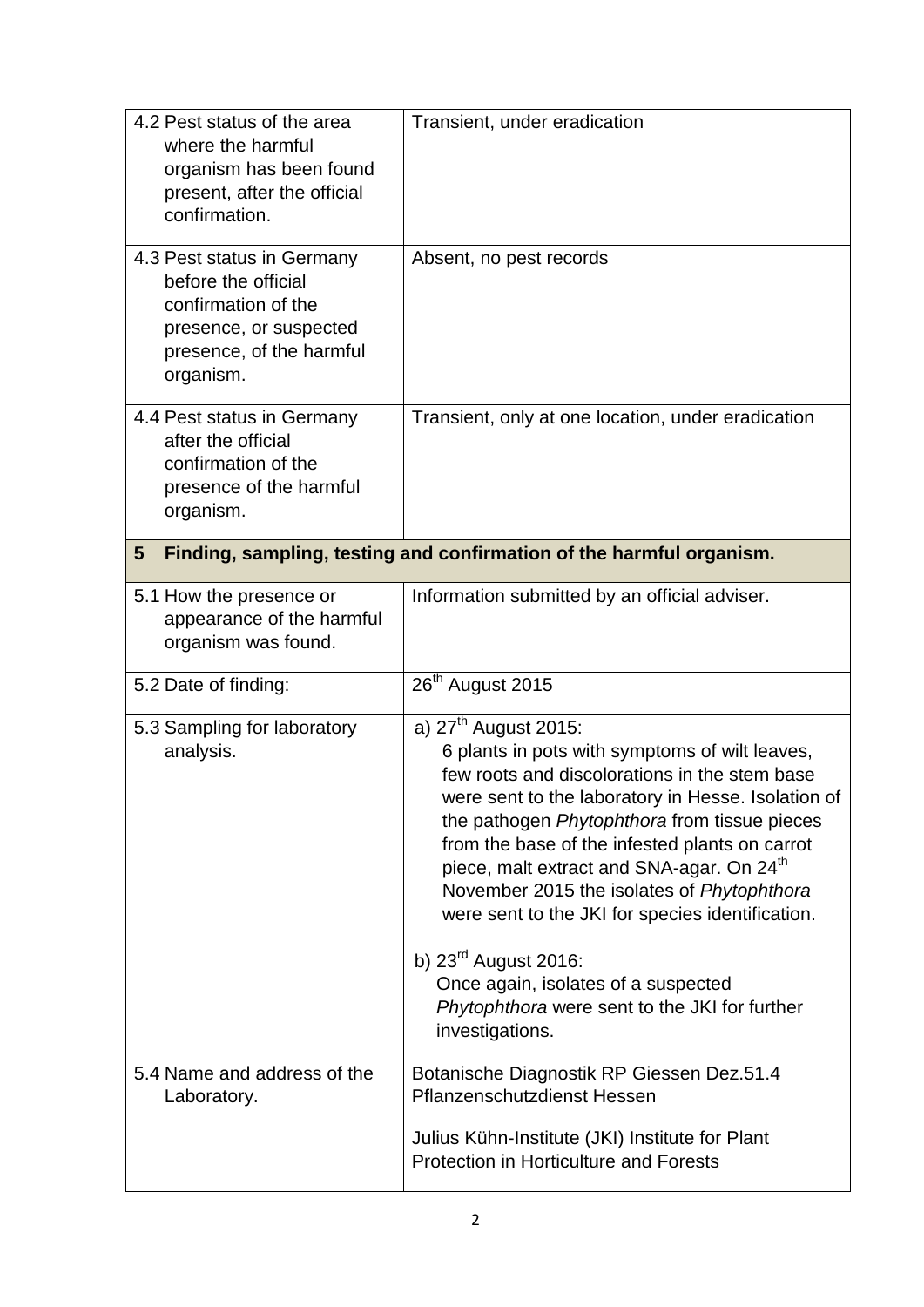| 5.5 Diagnostic method.                                                        | Hesse: isolation of the pathogen                                                                                                                                                                                                                                              |  |
|-------------------------------------------------------------------------------|-------------------------------------------------------------------------------------------------------------------------------------------------------------------------------------------------------------------------------------------------------------------------------|--|
|                                                                               | JKI: Morphological identification and molecular<br>method: Sanger sequencing                                                                                                                                                                                                  |  |
| 5.6 Date of official confirmation<br>of the harmful organism's<br>identity.   | 27 <sup>th</sup> September 2016                                                                                                                                                                                                                                               |  |
| Infested area, and the severity and source of the outbreak in that area.<br>6 |                                                                                                                                                                                                                                                                               |  |
| 6.1 Size and delimitation of the<br>infested area.                            | 200 plants (1 variety in 1 bed of a greenhouse)                                                                                                                                                                                                                               |  |
| 6.2 Characteristics of the<br>infested area and its<br>vicinity.              | physically closed conditions: greenhouse<br>(production of Chrysanthemum cut flowers)                                                                                                                                                                                         |  |
| 6.3 Host plants in the infested<br>area and its vicinity.                     | Information about the host range of Phytophthora<br>chrysanthemi is not available. All the other plant<br>species in the nursery looked healthy.                                                                                                                              |  |
| 6.4 Infested plant(s), plant<br>product(s) and other<br>object(s).            | Chrysanthemum Indicum Hybrid (2015)<br>a)<br>Chrysanthemum 10304 s (2016) according to<br>b)<br>information from the nurseryman the same<br>variety showed symptoms in 2015 and 2016.                                                                                         |  |
| 6.5 Vectors present in the area.                                              | n.a.                                                                                                                                                                                                                                                                          |  |
| 6.6 Severity of the outbreak.                                                 | In 2015 the infested plants showed symptoms like<br>wilting, discoloration of the stem base and few<br>roots. Only one lot was affected. In 2016, symptoms<br>were observed again on only one lot of<br>Chrysanthemum, presumably the same variety.                           |  |
| 6.7 Source of the outbreak.                                                   | It is presumed that the pathogen might have been<br>introduced with infested plants. Trace-back<br>investigations are ongoing.                                                                                                                                                |  |
| <b>Official phytosanitary measures.</b><br>7                                  |                                                                                                                                                                                                                                                                               |  |
| 7.1 Adoption of official<br>phytosanitary measures.                           | Infested plants were already destroyed. The<br>company will be officially supervised and controlled<br>regarding the occurrence of the organism in future.<br>In suspected cases, laboratory tests will be<br>undertaken.<br>Sanitary measures have been taken e.g. hot water |  |
|                                                                               |                                                                                                                                                                                                                                                                               |  |